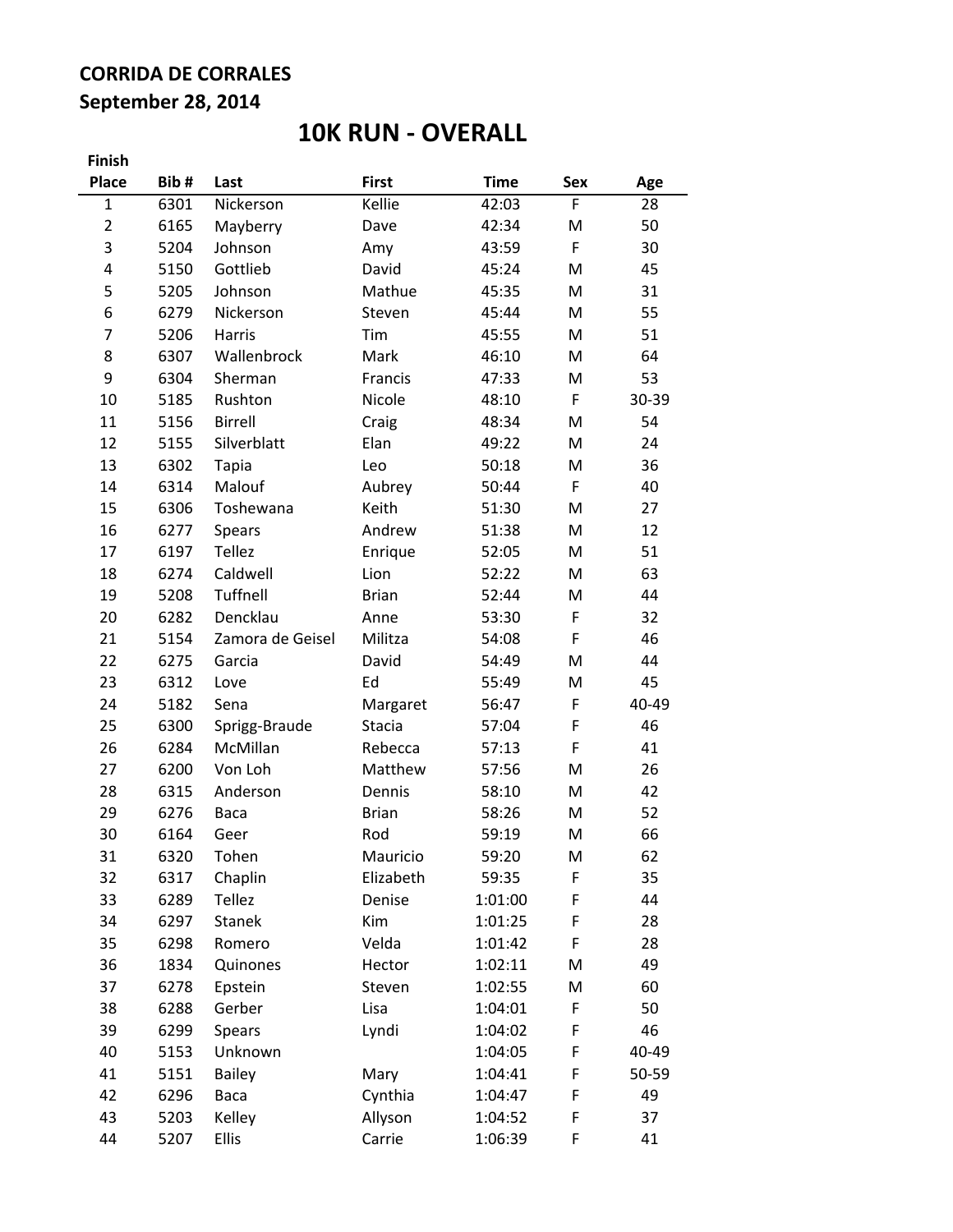|    | Bib# | Last            | <b>First</b> | <b>Time</b> | Sex | Age   |                |
|----|------|-----------------|--------------|-------------|-----|-------|----------------|
| 45 | 6295 | Konrad          | Sandra       | 1:06:50     | F   | 67    | <b>CORRIDA</b> |
| 46 | 6287 | Chavez          | Susan        | 1:08:58     | F   | 51    | Septembe       |
| 47 | 6283 | Eckert          | Hope         | 1:09:40     | F   | 47    | 10K RUN        |
| 48 | 6305 | <b>Sherman</b>  | Anna         | 1:09:48     | F   | 42    | OVERALL        |
| 49 | 6319 | Padilla         | Michelle     | 1:09:54     | F   | 47    |                |
| 50 | 6198 | Clay            | Calvin       | 1:17:45     | M   | 59    |                |
| 51 | 5152 | Unknown         |              | 1:23:45     | F   | 50-59 |                |
| 52 | 6311 | <b>Bourelle</b> | Tiffany      | 1:28:13     | F   | 37    |                |
| 53 | 6310 | <b>Bourelle</b> | Andrew       | 1:24:14     | M   | 39    |                |
| 54 | 5202 | Dennison        | Jodee        | 1:40:15     | F   | 54    |                |
| 55 | 6285 | Suttle          | Jackie       | 1:45:36     | F   | 65    |                |
| 56 | 6308 | Hoffman         | Elizabeth    | 1:45:36     | F   | 34    |                |
| 57 | 6286 | <b>Weiss</b>    | Pat          | 1:45:37     | F   | 67    |                |
| 58 | 6292 | McCammon        | Cheryl       | 1:50:01     | F   | 68    |                |
| 59 | 6291 | Smitherman      | Victoria     | 1:50:02     | F   | 62    |                |

 6295 Konrad Sandra 1:06:50 F 67 **CORRIDA DE CORRALES** 6287 Chavez Susan 1:08:58 F 51 **September 28, 2014**

## **10K RUN - BY GENDER FEMALES**

| Gender         |      |                  |               |             |     |       |
|----------------|------|------------------|---------------|-------------|-----|-------|
| <b>Place</b>   | Bib# | Last             | <b>First</b>  | <b>Time</b> | Sex | Age   |
| $\mathbf{1}$   | 6301 | Nickerson        | Kellie        | 42:03       | F   | 28    |
| $\overline{2}$ | 5204 | Johnson          | Amy           | 43:59       | F   | 30    |
| 3              | 5185 | Rushton          | Nicole        | 48:10       | F   | 30-39 |
| 4              | 6314 | Malouf           | Aubrey        | 50:44       | F   | 40    |
| 5              | 6282 | Dencklau         | Anne          | 53:30       | F   | 32    |
| 6              | 5154 | Zamora de Geisel | Militza       | 54:08       | F   | 46    |
| 7              | 5182 | Sena             | Margaret      | 56:47       | F   | 40-49 |
| 8              | 6300 | Sprigg-Braude    | <b>Stacia</b> | 57:04       | F   | 46    |
| 9              | 6284 | McMillan         | Rebecca       | 57:13       | F   | 41    |
| 10             | 6317 | Chaplin          | Elizabeth     | 59:35       | F   | 35    |
| 11             | 6289 | <b>Tellez</b>    | Denise        | 1:01:00     | F   | 44    |
| 12             | 6297 | <b>Stanek</b>    | Kim           | 1:01:25     | F   | 28    |
| 13             | 6298 | Romero           | Velda         | 1:01:42     | F   | 50    |
| 14             | 6288 | Gerber           | Lisa          | 1:04:01     | F   | 50    |
| 15             | 6299 | <b>Spears</b>    | Lyndi         | 1:04:02     | F   | 46    |
| 16             | 5153 | Unknown          |               | 1:04:05     | F   | 40-49 |
| 17             | 5151 | <b>Bailey</b>    | Mary          | 1:04:41     | F   | 50-59 |
| 18             | 6296 | Baca             | Cynthia       | 1:04:47     | F   | 49    |
| 19             | 5203 | Kelley           | Allyson       | 1:04:52     | F   | 37    |
| 20             | 5207 | Ellis            | Carrie        | 1:06:39     | F   | 41    |
| 21             | 6295 | Konrad           | Sandra        | 1:06:50     | F   | 67    |
| 22             | 6287 | Chavez           | Susan         | 1:08:58     | F   | 51    |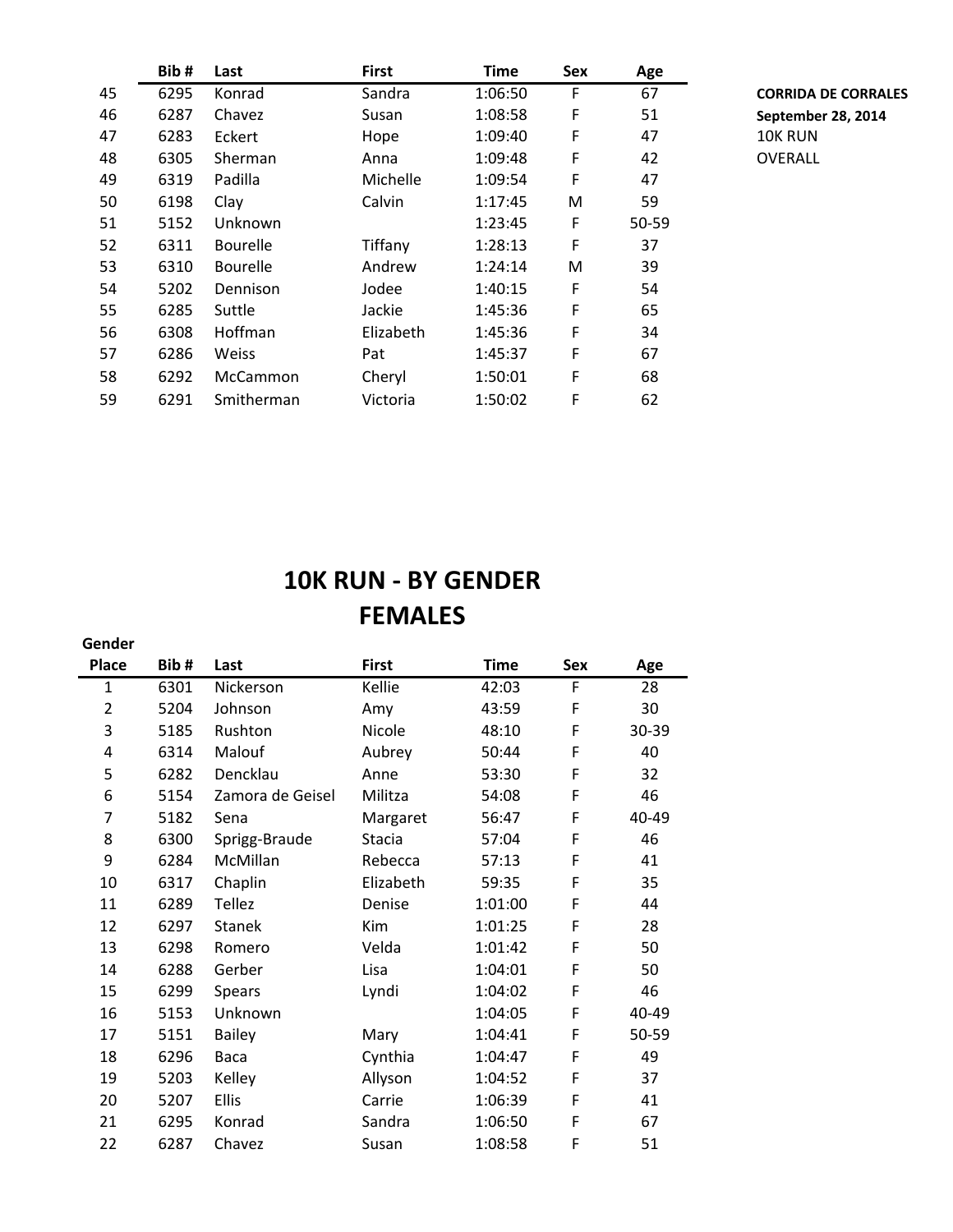#### **Gender**

**Gender**

| Place | Bib# | Last            | <b>First</b> | <b>Time</b> | Sex | Age   |                |
|-------|------|-----------------|--------------|-------------|-----|-------|----------------|
| 23    | 6283 | Eckert          | Hope         | 1:09:40     | F   | 47    | <b>CORRIDA</b> |
| 24    | 6305 | Sherman         | Anna         | 1:09:48     | F   | 42    | Septembe       |
| 25    | 6319 | Padilla         | Michelle     | 1:09:54     | F   | 47    | 10K RUN        |
| 26    | 5152 | Unknown         |              | 1:23:45     | F   | 50-59 | <b>BY GEND</b> |
| 27    | 6311 | <b>Bourelle</b> | Tiffany      | 1:28:13     | F   | 37    |                |
| 28    | 5202 | Dennison        | Jodee        | 1:40:15     | F   | 54    |                |
| 29    | 6285 | Suttle          | Jackie       | 1:45:36     | F   | 65    |                |
| 30    | 6308 | <b>Hoffman</b>  | Elizabeth    | 1:45:36     | F   | 34    |                |
| 31    | 6286 | Weiss           | Pat          | 1:45:37     | F   | 67    |                |
| 32    | 6292 | <b>McCammon</b> | Cheryl       | 1:50:01     | F   | 68    |                |
| 33    | 6291 | Smitherman      | Victoria     | 1:50:02     | F   | 62    |                |
|       |      |                 |              |             |     |       |                |

23 6283 Hope 1:09:40 F 47 **CORRIDA DE CORRALES** 24 6305 Sherman Anna 1:09:48 F 42 **September 28, 2014** BY GENDER

## **10K RUN - BY GENDER MALES**

| <b>Place</b>   | Bib# | Last            | <b>First</b> | <b>Time</b> | <b>Sex</b> | Age |
|----------------|------|-----------------|--------------|-------------|------------|-----|
| $\mathbf{1}$   | 6165 | Mayberry        | Dave         | 42:34       | M          | 50  |
| $\overline{2}$ | 5150 | Gottlieb        | David        | 45:24       | M          | 45  |
| 3              | 5205 | Johnson         | Mathue       | 45:35       | M          | 31  |
| 4              | 6279 | Nickerson       | Steven       | 45:44       | M          | 55  |
| 5              | 5206 | <b>Harris</b>   | Tim          | 45:55       | M          | 51  |
| 6              | 6307 | Wallenbrock     | Mark         | 46:10       | M          | 64  |
| 7              | 6304 | Sherman         | Francis      | 47:33       | M          | 53  |
| 8              | 5156 | Birrell         | Craig        | 48:34       | M          | 54  |
| 9              | 5155 | Silverblatt     | Elan         | 49:22       | M          | 24  |
| 10             | 6302 | <b>Tapia</b>    | Leo          | 50:18       | M          | 36  |
| 11             | 6306 | Toshewana       | Keith        | 51:30       | M          | 27  |
| 12             | 6277 | <b>Spears</b>   | Andrew       | 51:38       | M          | 12  |
| 13             | 6197 | <b>Tellez</b>   | Enrique      | 52:05       | M          | 51  |
| 14             | 6274 | Caldwell        | Lion         | 52:22       | M          | 63  |
| 15             | 5208 | <b>Tuffnell</b> | <b>Brian</b> | 52:44       | M          | 44  |
| 16             | 6275 | Garcia          | David        | 54:49       | M          | 44  |
| 17             | 6312 | Love            | Ed           | 55:49       | M          | 45  |
| 18             | 6200 | Von Loh         | Matthew      | 57:56       | M          | 26  |
| 19             | 6315 | Anderson        | Dennis       | 58:10       | M          | 42  |
| 20             | 6276 | Baca            | <b>Brian</b> | 58:26       | M          | 52  |
| 21             | 6164 | Geer            | Rod          | 59:19       | M          | 66  |
| 22             | 6320 | Tohen           | Mauricio     | 59:20       | M          | 62  |
| 23             | 1834 | Quinones        | Hector       | 1:02:11     | M          | 49  |
| 24             | 6278 | Epstein         | Steven       | 1:02:55     | M          | 60  |
| 25             | 6198 | Clay            | Calvin       | 1:17:45     | M          | 59  |
| 26             | 6310 | <b>Bourelle</b> | Andrew       | 1:24:14     | M          | 39  |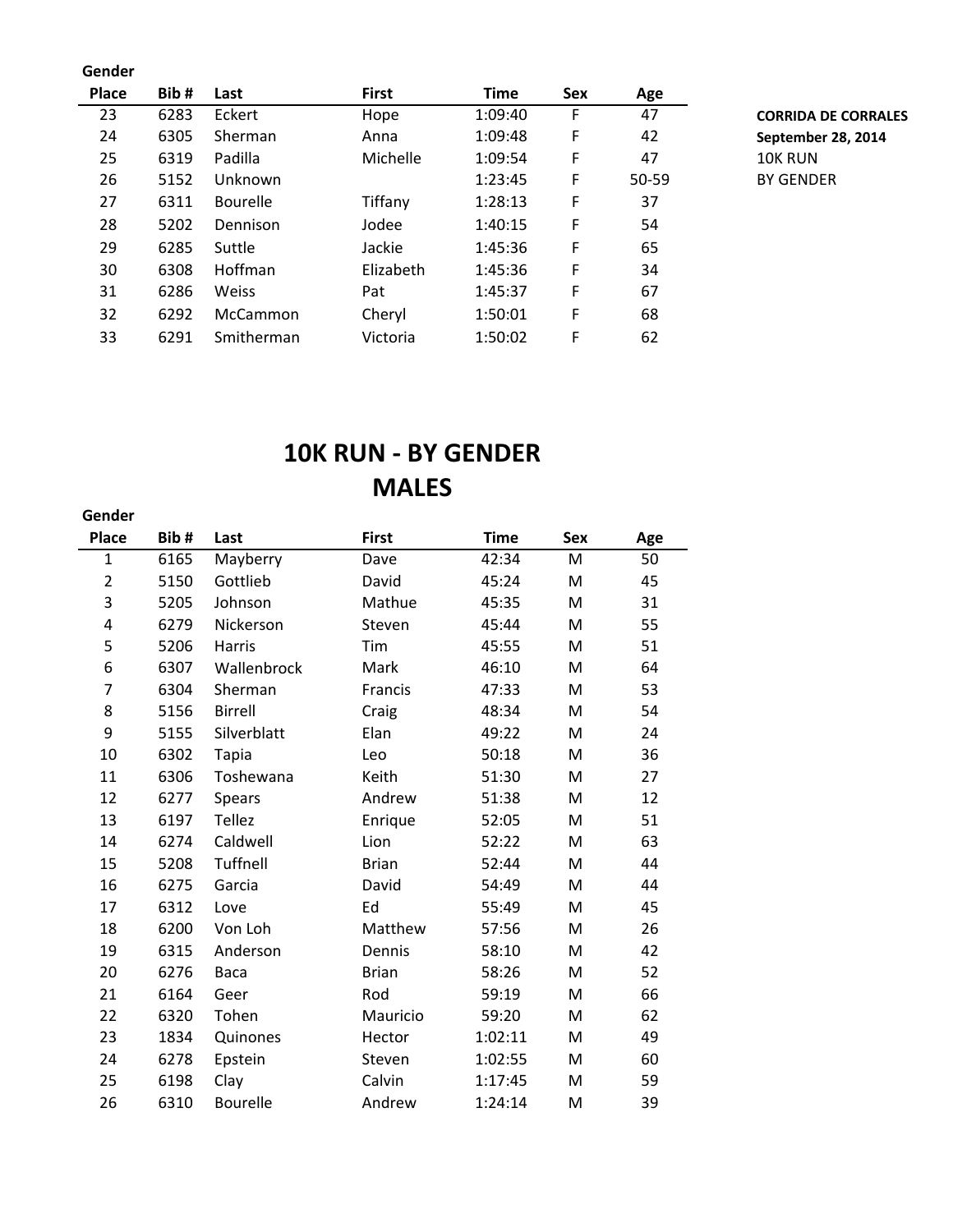### **CORRIDA DE CORRALES September 28, 2014**

# **10K RUN**

|                 | <b>TOP FEMALE</b> |                |               |       |   |    |
|-----------------|-------------------|----------------|---------------|-------|---|----|
| $\mathbf 1$     |                   | 6301 Nickerson | <b>Kellie</b> | 42:03 |   | 28 |
| <b>TOP MALE</b> |                   |                |               |       |   |    |
| $\mathbf{2}$    |                   | 6165 Mayberry  | Dave          | 42:34 | М | 50 |

## **AGE GROUPS – FEMALES**

|                | <b>FEMALE 20-29</b> |                  |           |         |   |       |  |
|----------------|---------------------|------------------|-----------|---------|---|-------|--|
| 1              | 6297                | <b>Stanek</b>    | Kim       | 1:01:25 | F | 28    |  |
| $\overline{2}$ | 6298                | Romero           | Velda     | 1:01:42 | F | 28    |  |
|                |                     |                  |           |         |   |       |  |
|                | <b>FEMALE 30-39</b> |                  |           |         |   |       |  |
| 1              | 5204                | Johnson          | Amy       | 43:59   | F | 30    |  |
| $\overline{2}$ | 5185                | Rushton          | Nicole    | 48:10   | F | 30-39 |  |
| 3              | 6282                | Dencklau         | Anne      | 53:30   | F | 32    |  |
| 4              | 6317                | Chaplin          | Elizabeth | 59:35   | F | 35    |  |
| 5              | 5203                | Kelley           | Allyson   | 1:04:52 | F | 37    |  |
| 6              | 6311                | Bourelle         | Tiffany   | 1:28:13 | F | 37    |  |
| 7              | 6308                | Hoffman          | Elizabeth | 1:45:36 | F | 34    |  |
|                |                     |                  |           |         |   |       |  |
|                | <b>FEMALE 40-49</b> |                  |           |         |   |       |  |
| 1              | 6314                | Malouf           | Aubrey    | 50:44   | F | 40    |  |
| $\overline{2}$ | 5154                | Zamora de Geisel | Militza   | 54:08   | F | 46    |  |
| 3              | 5182                | Sena             | Margaret  | 56:47   | F | 40-49 |  |
| 4              | 6300                | Sprigg-Braude    | Stacia    | 57:04   | F | 46    |  |
| 5              | 6284                | McMillan         | Rebecca   | 57:13   | F | 41    |  |
| 6              | 6289                | Tellez           | Denise    | 1:01:00 | F | 44    |  |
| 7              | 6299                | Spears           | Lyndi     | 1:04:02 | F | 46    |  |
| 8              | 5153                | Unknown          |           | 1:04:05 | F | 40-49 |  |
| 9              | 6296                | Baca             | Cynthia   | 1:04:47 | F | 49    |  |
| 10             | 5207                | Ellis            | Carrie    | 1:06:39 | F | 41    |  |
| 11             | 6283                | Eckert           | Hope      | 1:09:40 | F | 47    |  |
| 12             | 6305                | Sherman          | Anna      | 1:09:48 | F | 42    |  |
| 13             | 6319                | Padilla          | Michelle  | 1:09:54 | F | 47    |  |
|                |                     |                  |           |         |   |       |  |
|                | <b>FEMALE 50-59</b> |                  |           |         |   |       |  |
| 1              | 6298                | Romero           | Velda     | 1:01:42 | F | 50    |  |
| $\overline{2}$ | 6288                | Gerber           | Lisa      | 1:04:01 | F | 50    |  |
| 3              | 5151                | Bailey           | Mary      | 1:04:41 | F | 50-59 |  |
| 4              | 6287                | Chavez           | Susan     | 1:08:58 | F | 51    |  |
| 5              | 5152                | Unknown          |           | 1:23:45 | F | 50-59 |  |
| 6              | 5202                | Dennison         | Jodee     | 1:40:15 | F | 54    |  |